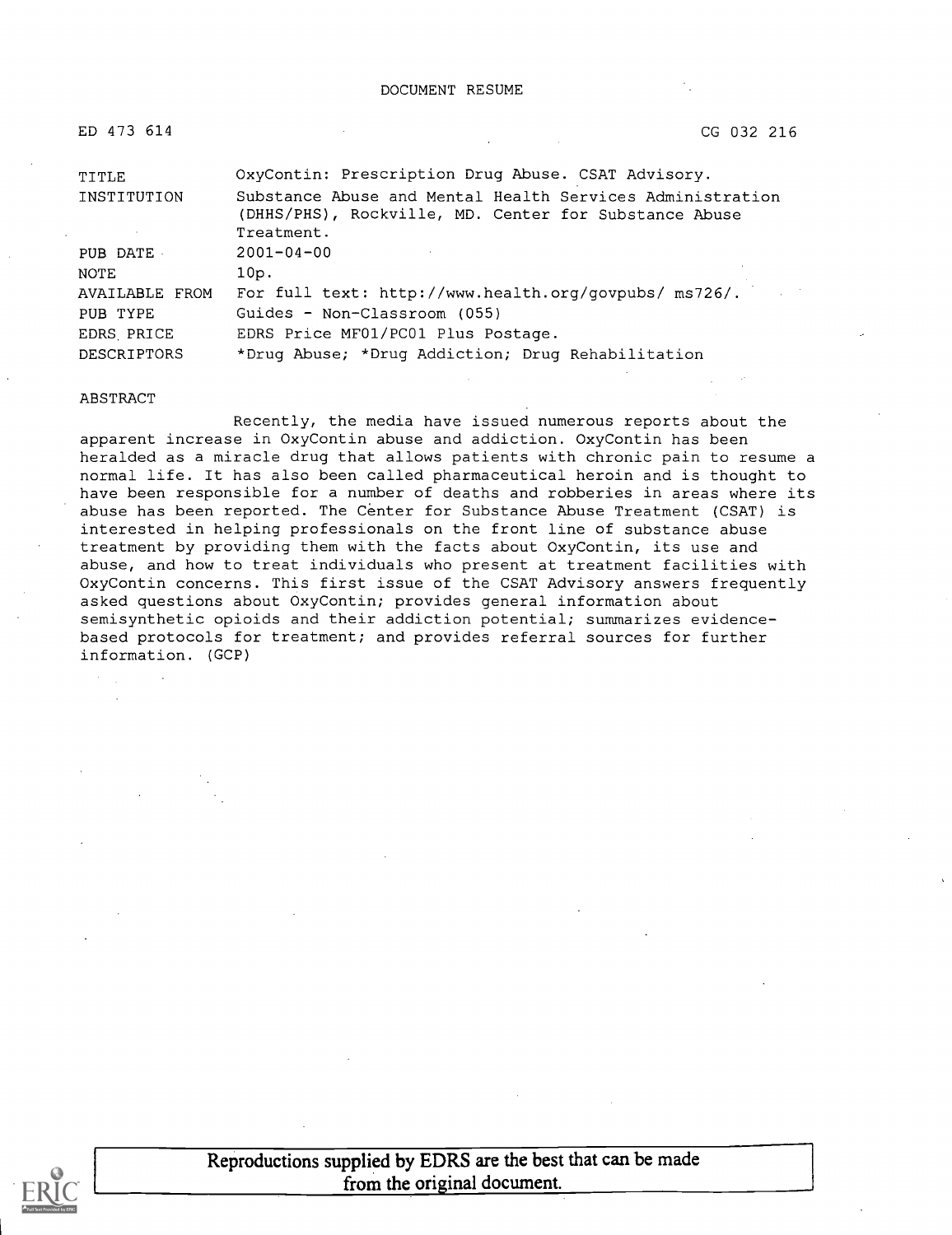### OxyContin: Prescription Drug Abuse

CSAT Advisory April 2001

U.S. DEPARTMENT OF EDUCATION<br>Office of Educational Research and Improvement<br>EDUCATIONAL RESOURCES INFORMATION<br>CENTER (ERIC)<br>This document has been reproduced as<br>received from the person or organization<br>originating it.

Minor changes have been made to improve reproduction quality.

e Points of view or opinions stated in this document do not necessarily represent official OERI position cr policy.

BEST COPY AVAILABLE



 $\ddot{\phantom{a}}$ 

G032216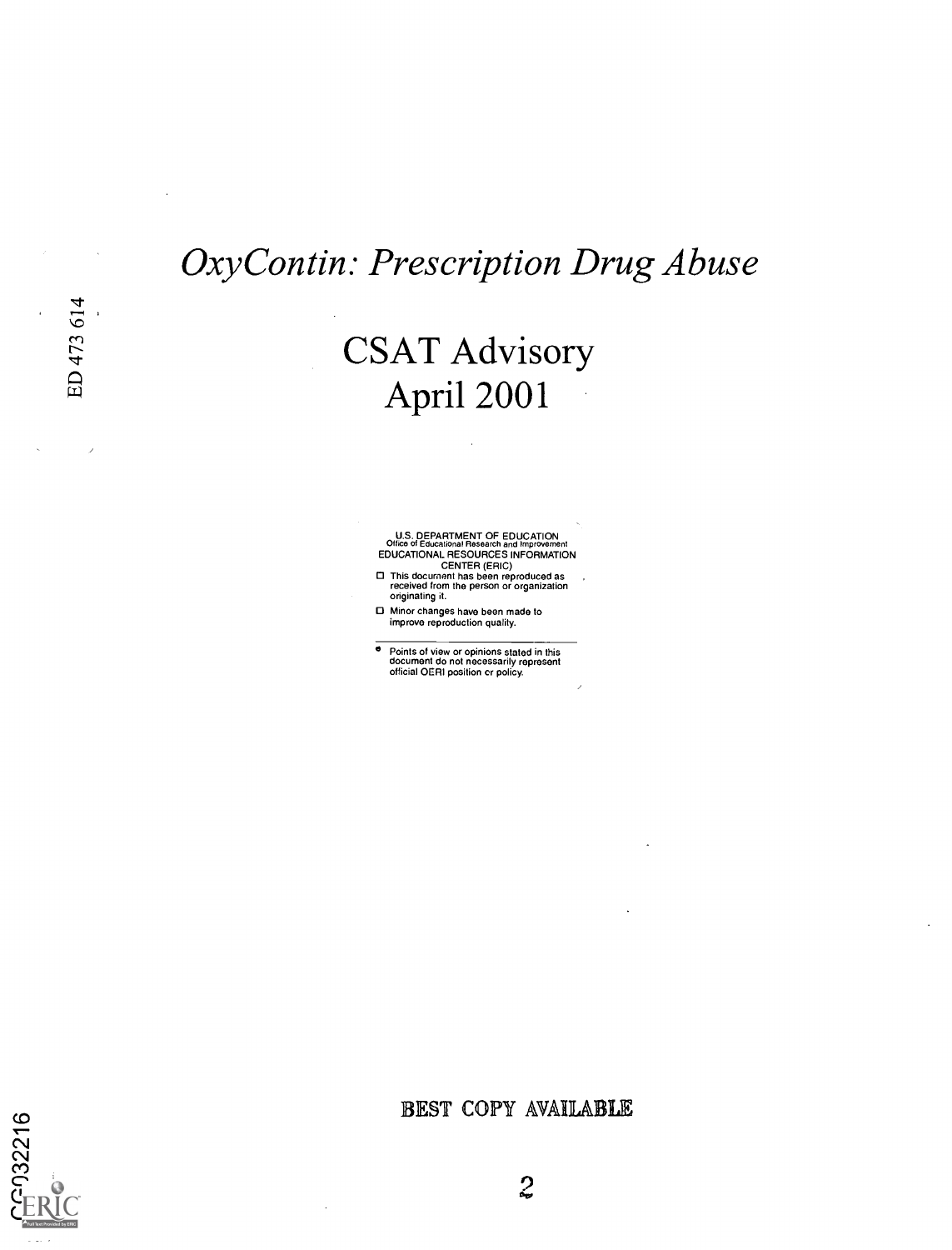# **CSAT** ADVISORY Breaking News for the Treatment Field April 2001, Volume I, Issue 1

### OXYCONTIN<sup>®</sup>: PRESCRIPTION DRUG ABUSE

### OxyContin® Frequently Asked Questions

### Q: What Is OxyContin?

A: OxyContin is a semisynthetic opioid analgesic prescribed for chronic or long-lasting pain. The medication's active ingredient is oxycodone, which is also found in drugs like Percodan and Tylox. However, OxyContin contains between 10 and 160 milligrams of oxycodone in a timed-release tablet. Painkillers such as Tylox contain 5 milligrams of oxycodone and often require repeated doses to bring about pain relief because they lack the timedrelease formulation.

### Q: How Is OxyContin Used?

A: OxyContin, also referred to as "Oxy," "O.C.," and "killer" on the street, is legitimately prescribed as a timed-release tablet, providing as many as 12 hours of relief from chronic pain. It is often prescribed for cancer patients or those with chronic, long-lasting back pain. The benefit of the medication to chronic pain sufferers is that they generally need to take the pill only twice a day, whereas a dosage of another medication would require more frequent use to control the pain. The goal of chronic pain treatment is to decrease pain and improve function.

...continued on page 4

R

### From the CSAT Director

by H. Westley Clark, M.D., J.D., M.P.H., CAS, FASAM

Recently, the media have issued numerous reports about the apparent increase in OxyContin® abuse and addiction. These reports have included the following:

- An alliance of hospitals in the greater Cincinnati area has restricted the use of OxyContin to cancer patients, although exceptions will be granted. The new policy calls for using other pain medications with less potential for abuse.'
- A treatment facility in southwest Virginia received Federal and State approval to provide methadone treatment in December 1999. Halfway through the licensure process, staff began receiving telephone calls from people seeking information about OxyContin addiction. Recently, 80 percent of the 290 people in this outpatient treatment program named OxyContin as their primary drug of abuse.<sup>2</sup>
- Pharmacies and homes in some rural areas have been robbed by individuals seeking OxyContin.3
- Maine, one of the first States to report the increase in OxyContin abuse, is the second largest consumer of OxyContin in the United States.<sup>4</sup>

These reports may reflect some of your own experiences: We know many of you are actually treating patients addicted to OxyContin.





EIMENT OF HEALTH AND HUMAN SERVICES ac., Abase., and Montal Health Services Administration Ito S1.1.01,, Al, t. Tezdmotl

 $\mathcal{C}_k$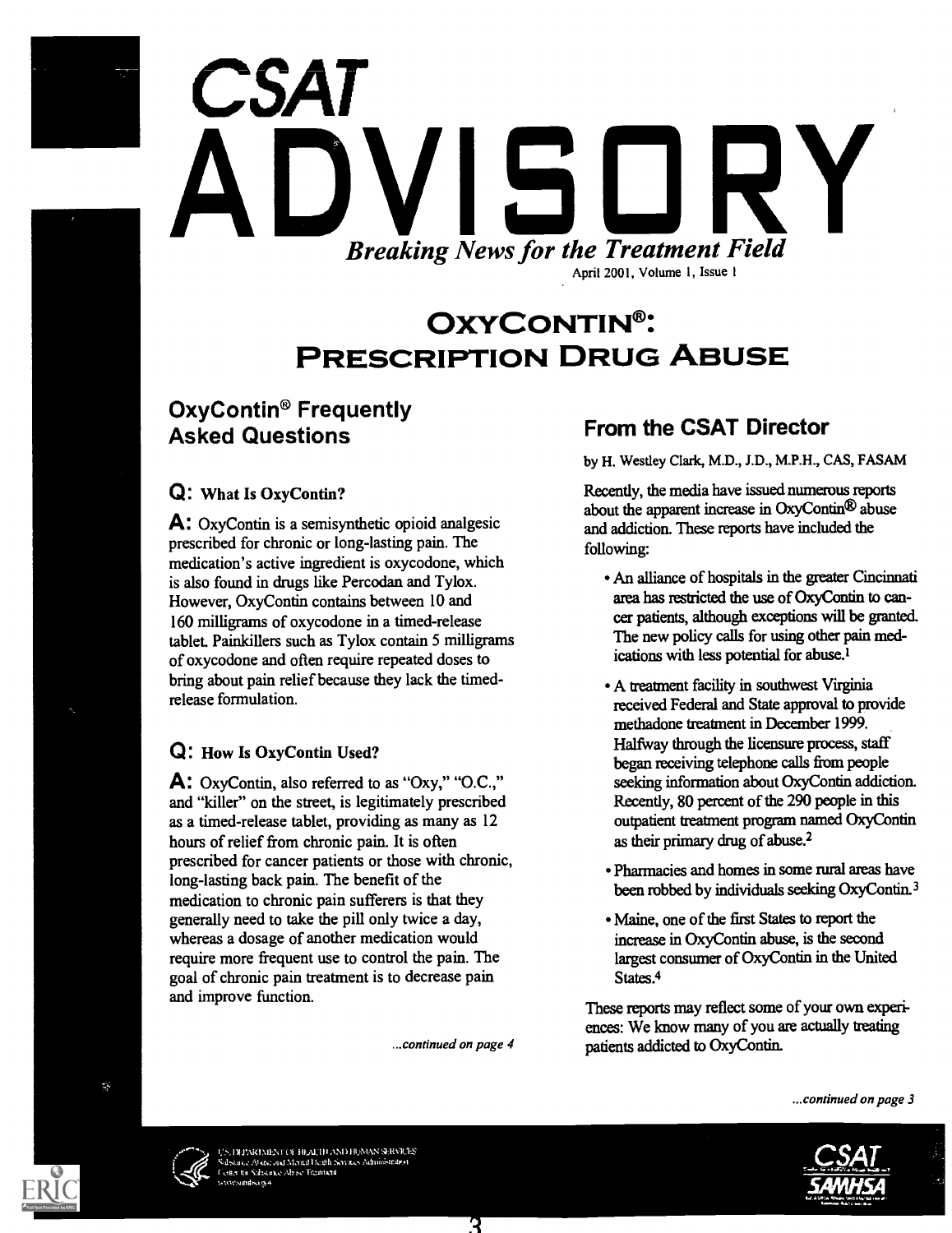## **CSAT<br>ADVISORY**

ADVISORY CENTER FOR SUBSTANCE ABUSE TREATMENT

### Treatment and Detoxification Protocols

OxyContin® is a powerful drug that contains a much larger amount of the active ingredient, oxycodone, than other prescription opiate pain relievers. While most people who take OxyContin as prescribed do not become addicted, those who abuse their pain medication or obtain it illegally may find themselves becoming rapidly dependent on, if not addicted to, the drug.

Two types of treatment have been documented as effective for opioid addiction. One is a long-term, residential, therapeutic community type of treatment and the other is long-term, medication-assisted outpatient treatment. Clinical trials using medications to treat opioid addiction have generally included subjects addicted to diverted pharmaceutical opioids as well as to illicit heroin. Therefore, there is no medical reason to suppose that the patient addicted to diverted pharmaceutical opioids will be any less likely to benefit from medication-assisted treatment than the patient addicted to heroin.

Some opioid-addicted patients with very good social supports may occasionally be able to benefit from antagonist maintenance with naltrexone. This treatment works best if the patient is highly motivated to participate in treatment and has been adequately detoxed from the opioid of abuse. Most opioid-addicted patients in outpatient therapy, however, will

Editor: Edwin M. Craft, Dr. P.H., LCPC, Center for Substance Abuse Treatment

Managing Editor: Cheryl L. Serra, Johnson, Bassin & Shaw, Inc.

Associate Editor: Liz Zylwitis, Johnson, Bassin & Shaw, Inc.

Design and Layout: Sharon Hodgson, Johnson, Bassin & Shaw, Inc.

For further information or to request information about the CSAT Advisory, please contact Edwin M. Craft, Editor, at ecraft@samhsa.gov.

The CSAT Advisory was written and produced by the Center for Substance Abuse Treatment's (CSAT's) Knowledge Application Program (KAP), a Joint Venture of Johnson, Bassin & Shaw, Inc., and The CDM Group, Inc. CSAT is a center within the Substance Abuse and Mental Health Services Administration (SAMHSA), U.S. Department of Health and Human Services (DHHS). This publication was produced under contract number 270-99-7072.

A fully referenced version of the CSAT Advisory is available on CSAT's Web site: www.samhsa.gov/csat/csat.htm. Feel free to reproduce additional copies or reference this publication; citation of the source is appreciated. The CSAT Advisory is designed to relay information that has significant and immediate impact on patients seeking alcohol or substance abuse treatment. The publication will be distributed to alcohol or substance abuse treatment providers and other interested individuals on an as-needed basis.

Suggested citation for the CSAT Advisory. Center for Substance Abuse Treatment. OxyContin<sup>o</sup>: Prescription Drug Abuse. CSAT Advisory. Volume 1, Issue 1, April 2001.

do best with medication that is either an agonist or a partial agonist.<br> **CSAT Advisory** Methadone and levo alpha acetylmethadol (LAAM) are the two agonist medications currently approved for addiction treatment in this country. Presently there is no partial agonist approved by the Food and Drug Administration (FDA) for use in narcotic treatment, although buprenorphine holds great promise.

> The guidelines for treating OxyContin addiction or dependency are basically no different than the guidelines the Center for Substance Abuse Treatment (CSAT) uses for treating addiction or dependency to ANY opioid. There is one important thing to remember, however: Because OxyContin contains higher dose levels of opioid than are typically found in other oxycodonecontaining pain medications, higher

> > ...continued on page 6

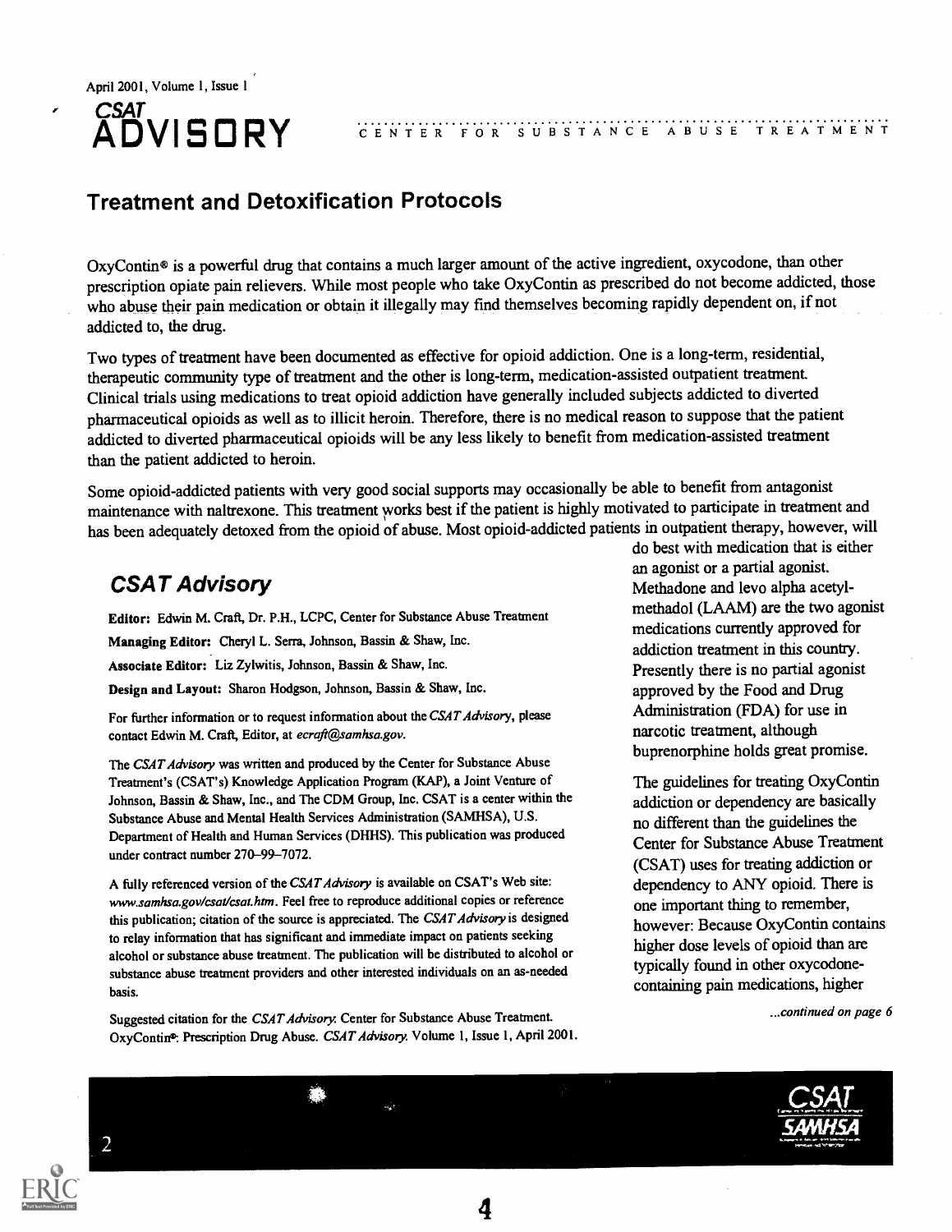### $CSAI$ ,  $\overline{A}$ ADVISORY CENTER FOR'S

### CENTER FOR SUBSTANCE ABUSE TREATMENT

### From the Director

#### ...continued from front cover

 $\epsilon$ 

OxyContin has been heralded as a miracle drug that allows patients with chronic pain to resume a normal life. It has also been called pharmaceutical heroin and is thought to have been responsible for a number of deaths and robberies in areas where its abuse has been reported. Patients who legitimately use OxyContin fear that the recent controversy will mean tighter restrictions on the drug. Abusers will reportedly go to great lengths-legal or illegal-to obtain the powerful drug.

At the Center for Substance Abuse Treatment (CSAT), we are not interested in fueling the controversy about the use or abuse of OxyContin. As the Federal Government's focal point for addiction treatment information, CSAT is instead interested in helping professionals on the front line of substance abuse treatment by providing you with the facts about OxyContin, its use and abuse, and how to treat individuals who present at your treatment facility with OxyContin concerns. Perhaps these individuals are taking medically prescribed OxyContin to manage pain and are concerned about their physical dependence on the medication. Perhaps you will be faced with a young adult who thought that OxyContin was a "safe" recreational drug because, after all, doctors prescribe it. Possibly, changes in the availability or quality of illicit opioid drugs in your community have led to abuse of and addiction to OxyContin.

Whatever the reason, OxyContin is being abused, and people are becoming addicted. And in many instances, these abusers are young adults unaware of the dangers of OxyContin. Many of these individuals mix OxyContin with alcohol and other drugs and the result is all too often tragic.

Abuse of prescription drugs is not a new phenomenon. You have undoubtedly heard about abuse of percocet, hydrocodone, and a host of other medications. What sets OxyContin abuse apart, however, is the potency of the drug. Treatment providers in affected areas say that they were unprepared for the speed with which an OxyContin "epidemic" has developed in their communities.

We at CSAT want to make sure that you are prepared if OxyContin abuse becomes a problem in your community. This first issue of the CSAT Advisory will prepare you by:

- Answering frequently asked questions about OxyContin
- Providing you with general information about semisynthetic opioids and their addiction potential
- Summarizing evidence-based protocols for treatment
- Providing you with a referral source for further information: www.samhsa.gov
- Introducing you to our Substance Abuse Treatment Facility Locator, an online database that can assist you in making referrals to treatment facilities.

For more information about OxyContin abuse and treatment, please see our resources boxes on pages 5 and 7, and the back cover. Please also feel free to copy any of the articles in the CSAT Advisory and share them with colleagues so that they, too, may have the most current information about this critically important topic.

Notes

- 1. Bonfield, Tim, "OxyContin users wary of backlash," Cincinnati Enquirer, February 26, 2001, retrieved March 2, 2001, from the World Wide Web, mov.enquirer.comieditions/2001/02/26/loc\_oxyconiin\_users\_wary.html.
- 2. Tina Renee Bullins, CEO, Life Center of Galax, interview by Cheryl Serra, March 2, 2001.
- 3. Roch, Timothy, "The potent perils of a miracle drug." Time, February 28, 2001.
- 4. Ibid.



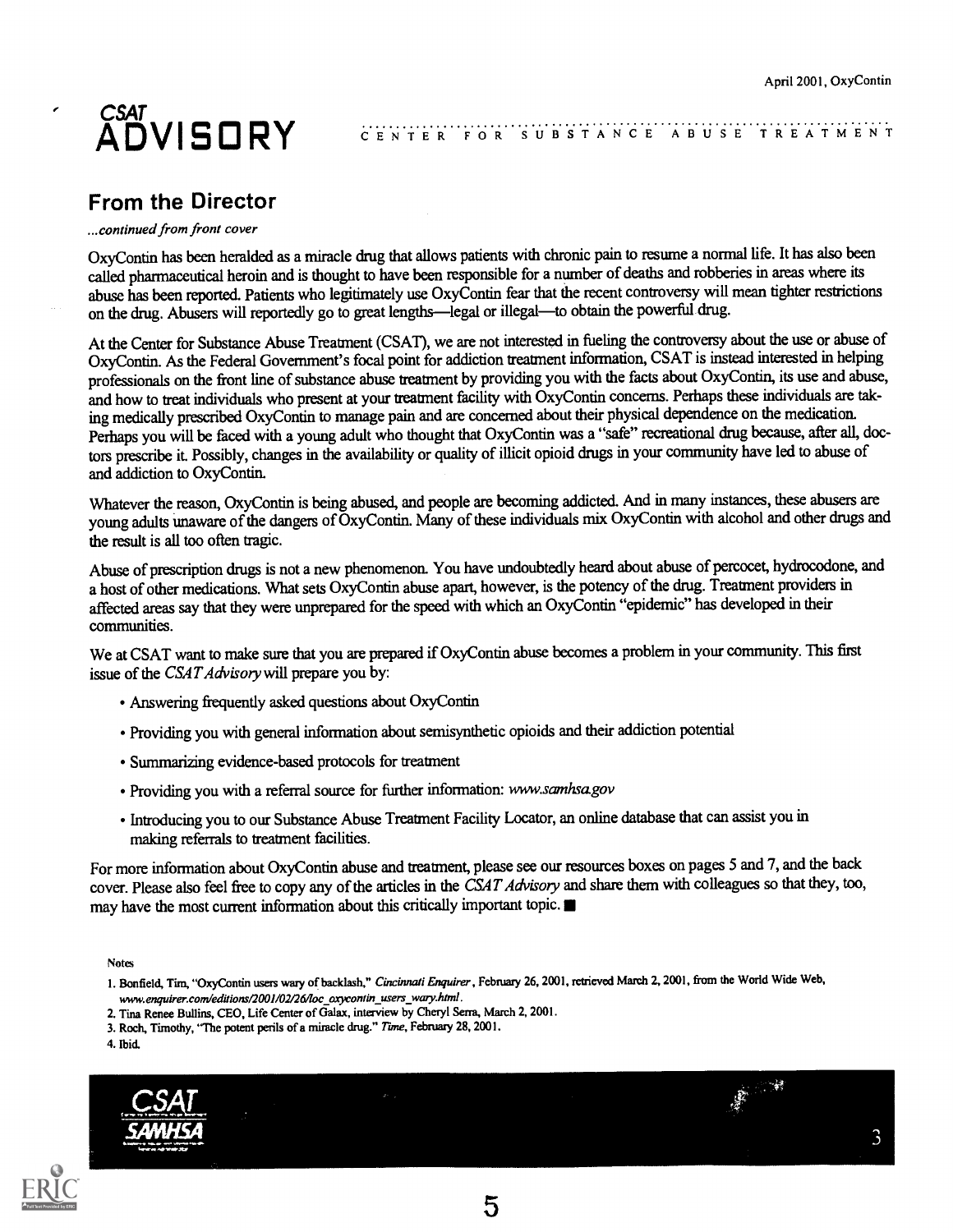

#### ADVISORY CENTER FOR SUBSTANCE ABUSE TREATMENT

### OxyContin Frequently Asked Questions

...continued from front cover

### Q: How Is OxyContin Abused?

A: OxyContin abusers either crush the tablet and ingest or snort it or dilute it in water and inject it. Crushing or diluting the tablet disarms the timed-release action of the medication and causes a quick, powerful high. Abusers have compared this feeling to the euphoria they experience when taking heroin. In fact, in some areas, the use of heroin is overshadowed by the abuse of OxyContin.

Purdue Pharma, OxyContin's manufacturer, has taken steps to reduce the potential for abuse of the medication. Its Web site lists the following initiatives aimed at curbing the illicit use of OxyContin: providing physicians with tamper-proof prescription pads, developing and distributing more than 400,000 brochures to send to pharmacists and healthcare professionals to help educate them about how to prevent diversion, working with healthcare and law enforcement officials to address the problem of prescription drug abuse, and helping to fund a study of the best practices in Prescription Monitoring Programs. In addition, the company is attempting to research and develop other pain management products that will be more resistant to abuse and diversion. The company estimates that it will take significant time for such products to be brought to market. For more information, visit Purdue Pharma's Web site at www.purduepharma.com or call them at 203-588-8069.

### Q: How Does OxyContin Abuse Differ From Abuse of Other Pain Prescriptions?

A: Abuse of prescription pain medications is not new. Two primary factors, however, set OxyContin abuse apart from other prescription drug abuse. First, OxyContin is a powerful drug that contains a much larger amount of the active ingredient, oxycodone, than other prescription pain relievers. By crushing the tablet and either ingesting or snorting it, or by injecting diluted OxyContin, abusers feel the powerful effects of the opioid in a short time, rather than over a 12-hour span. Second, great profits are to be

made in the illegal sale of OxyContin. A 40-milligram pill costs approximately \$4 by prescription, yet it may sell for \$20 to \$40 on the street, depending on the area of the country in which the drug is sold.<sup>1</sup>

OxyContin can be comparatively inexpensive if it is legitimately prescribed and if its cost is covered by insurance. However, the National Drug Intelligence Center reports that OxyContin abusers may use heroin if their insurance will no longer pay for their OxyContin prescription, because heroin is less expensive than OxyContin that is purchased illegally.<sup>2</sup>

### Q: Why Are So Many Crimes Reportedly Associated With OxyContin Abuse?

A: Many reports of OxyContin abuse have occurred in rural areas that have housed labor-intensive industries, such as logging or coal mining. These industries are often located in economically depressed areas, as well. Therefore, people for whom the drug may have been legitimately prescribed may be tempted to sell their prescriptions for profit. Substance abuse treatment providers say that the addiction is so strong that people will go to great lengths to get the drug, including robbing pharmacies and writing false prescriptions.

### Q: What Is the Likelihood That a Person for Whom OxyContin Is Prescribed Will Become Addicted?

A: Most people who take OxyContin as prescribed do not become addicted. The National Institute on Drug Abuse (NIDA) reports: "With prolonged use of opiates and opioids, individuals become tolerant...require larger doses, and can become physically dependent on the drugs.... Studies indicate that most patients who receive opioids for pain, even those undergoing long-term therapy, do not become addicted to these drugs."3

One NIDA-sponsored study found that "only four out of more than 12,000 patients who were given opioids for

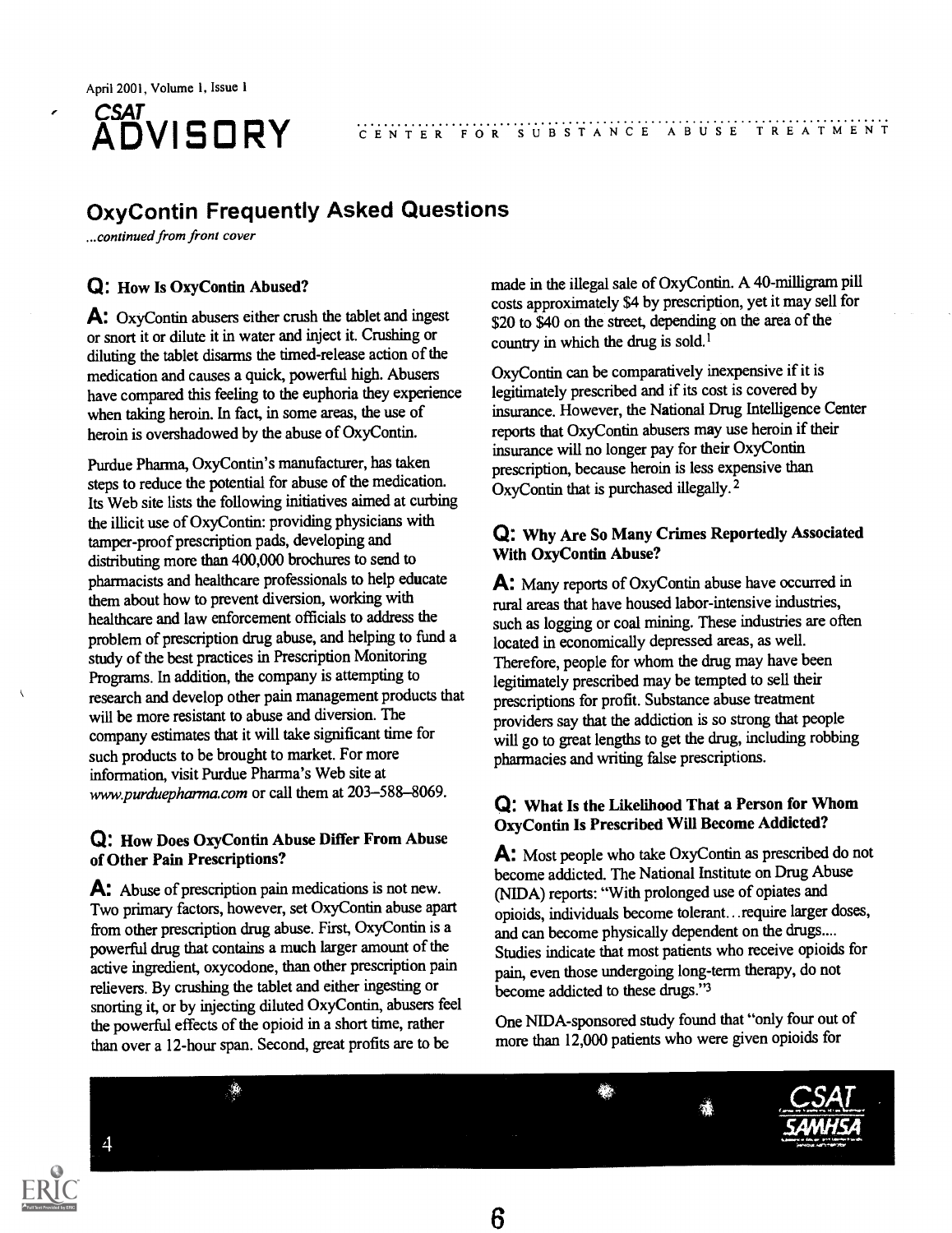### CSAI... ADVISORY CENTER FOR'S

### CENTER FOR SUBSTANCE ABUSE TREATMENT

### OxyContin Frequently Asked Questions

acute pain actually became addicted to the drugs.... In a study of 38 chronic pain patients, most of whom received opioids for 4 to 7 years, only 2 patients actually became addicted, and both had a history of drug abuse."4

In short, most individuals who are prescribed OxyContin, or any other opioid, will not become addicted, although they may become dependent on the drug and will need to be withdrawn by a qualified physician. Individuals who are taking the drug as prescribed should continue to do so, as long as they and their physician agree that taking the drug is a medically appropriate way for them to manage pain.

### Q: How Can I Determine Whether a User Is Dependent on Rather Than Addicted to OxyContin?

A: When pain patients take a narcotic analgesic as directed, or to the point where their pain is adequately controlled, it is not abuse or addiction. Abuse occurs when patients take more than is needed for pain control, especially if they take it to get high. Patients who take their medication in a manner that grossly differs from a physician's directions are probably abusing that drug.

If a patient continues to seek excessive pain medication after pain management is achieved, the patient may be addicted. Addiction is characterized by the repeated, compulsive use of a substance despite adverse social, psychologic, and/or physical consequences. Addiction is often (but not always) accompanied by physical dependence, withdrawal syndrome, and tolerance. Physical dependence is defined as a physiologic state of adaptation to a substance. The absence of this substance produces symptoms and signs of withdrawal. Withdrawal syndrome is often characterized by TIP 20 overactivity of the physiologic functions that were suppressed by the drug and/or depression of the functions that were stimulated by the drug. Opioids often cause sleepiness, calmness, and constipation, so opioid withdrawal often includes insomnia, anxiety, and diarrhea.

Pain patients, however, may sometimes develop a physical dependence during treatment with opioids. This is not an

addiction. A gradual decrease of the medication dose over time, as the pain is resolving, brings the former pain patient to a drug-free state without any craving for repeated doses of the drug. This is the difference between the formerly dependent pain patient who has now been withdrawn from medication and the opioid-addicted patient: The patient addicted to diverted pharmaceutical opioids continues to have a severe and uncontrollable craving that almost always leads to eventual relapse in the absence of adequate treatment. It is this uncontrollable craving for another "rush" of the drug that differentiates the "detoxified" but opioidaddicted patient from the former pain patient. Theoretically, an opioid abuser might develop a physical dependence, but obtain treatment in the first few months of abuse, before becoming addicted. In this case, supervised withdrawal (detoxification) followed by a few months of abstinenceoriented treatment might be sufficient for the nonaddicted patient who abuses opioids. If, however, this patient

...continued on page 6

### Treatment Improvement Protocols (TIPs) Addressing Opioid Addiction Treatment

- TIP <sup>1</sup> State Methadone Treatment Guidelines BKD98
- TIP 19 Detoxification From Alcohol and Other Drugs BKD172
- Matching Treatment to Patient Needs in Opioid Substitution Therapy BKD168
- TIP 22 LAAM in the Treatment of Opiate **Addiction BKD170**

See back cover for ordering information.

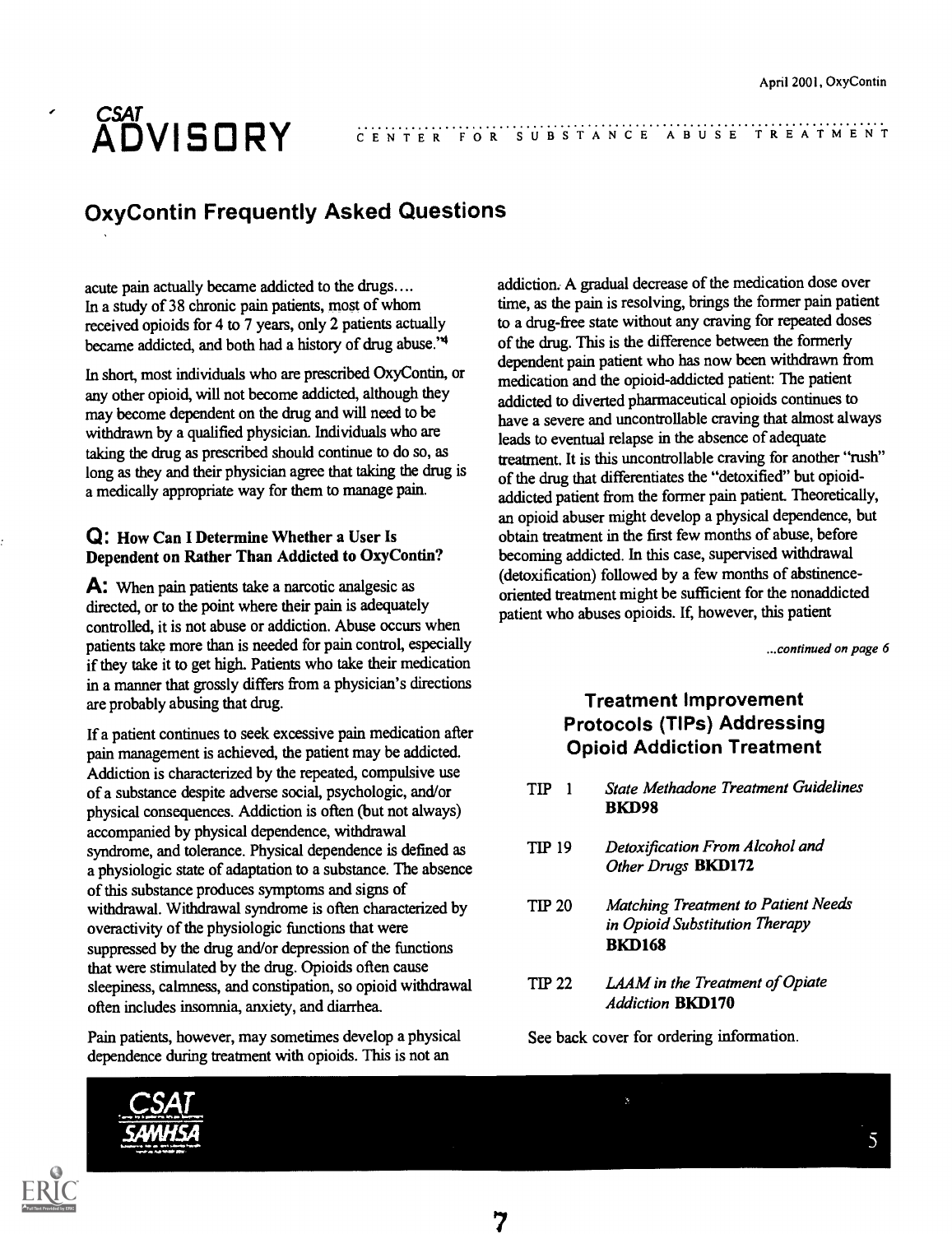

### CENTER FOR SUBSTANCE ABUSE TREATMENT

### OxyContin Frequently Asked Questions

...continued from page 5

subsequently relapses to opioid abuse, then that would support a diagnosis of opioid addiction. After several relapses to opioid abuse, it becomes clear that a patient will require long-term treatment for the opioid addiction. (Please see the section of this CSAT Advisory titled Treatment and Detoxification Protocols on page 2 to learn more about treatment options.)

#### Q: I Work at a Facility That Does Not Use Medication-Assisted Treatment. What Treatment Should I Provide to Individuals Addicted to or Dependent on OxyContin?

A: The majority of U.S. treatment facilities do not offer medication-assisted treatment. However, due to the strength of OxyContin and its powerful addiction potential, medical complications may be increased by quickly withdrawing individuals from the drug. Premature withdrawal may cause individuals to seek heroin, and the quality of that heroin will not be known. In addition, these individuals, if injecting heroin, may also expose themselves to HIV and hepatitis. Most people addicted to OxyContin need medication-assisted treatment. Even if individuals have been taking OxyContin legitimately to manage pain, they should not stop taking the drug all at once. Instead, their dosages should be tapered down until medication is no longer needed. If you work in a drug-free or abstinence-based treatment facility, it is important to refer patients to facilities where they can receive appropriate treatment. (See SAMHSA Resources, page 7.)

Notes

### Treatment and Detoxification Protocols

...continued from page 2

dosages of methadone may be needed to appropriately treat patients who abuse OxyContin.

Methadone or LAAM may be used for OxyContin addiction treatment or, for that matter, treatment for addiction to any other opioid, including the semisynthetic opioids. This is not a new treatment approach. For instance, Alaska estimates that there are 15,000 prescription opioid abusers in the State and that most methadone patients are not heroinaddicted individuals. In addition, a significant percentage of patients in publicly supported methadone programs were not being treated for heroin addiction but for abuse of semisynthetic opioids (e.g., hydrocodone).The Substance Abuse and Mental Health Services Administration Drug Abuse Warning Network emergency room data show that both oxycodone and hydrocodone mentions increased dramatically between 1990 and 1999.<sup>1</sup> And when Arkansas opened its first methadone maintenance clinic in December 1993, the vast majority of its clients were not admitted for heroin addiction, but for semisynthetic opioid abuse. These individuals had been traveling to other States because methadone treatment was not available near their homes.

Using the criteria on page 5 of this CSAT Advisory describing the difference between addiction to and dependence on OxyContin, you may be able to determine if a patient requires treatment for opioid addiction. If this is the case, methadone may be used for withdrawal. For certain patient populations, including those with many treatment failures, methadone is the treatment of choice.<sup>2</sup>

"As substance abuse treatment professionals, we have the responsibility for learning as much as we can about OxyContin, and then providing appropriate treatment for people addicted to it. Appropriate treatment will

6





<sup>1.</sup> National Drug Intelligence Center, "Information Bulletin: OxyContin Diversion and Abuse," retrieved March 7, 2001, from the World Wide Web, www.usdoj.gov/ndic/pubs/651/index.htm.

<sup>2.</sup> Ibid.

<sup>3.</sup> National Institute on Drug Abuse, "Pain Medications: 13553," retrieved February 15, 2001, from the World Wide Web, 165.112.78.61/Infofax/ PainMed.html.

<sup>4.</sup> Ibid.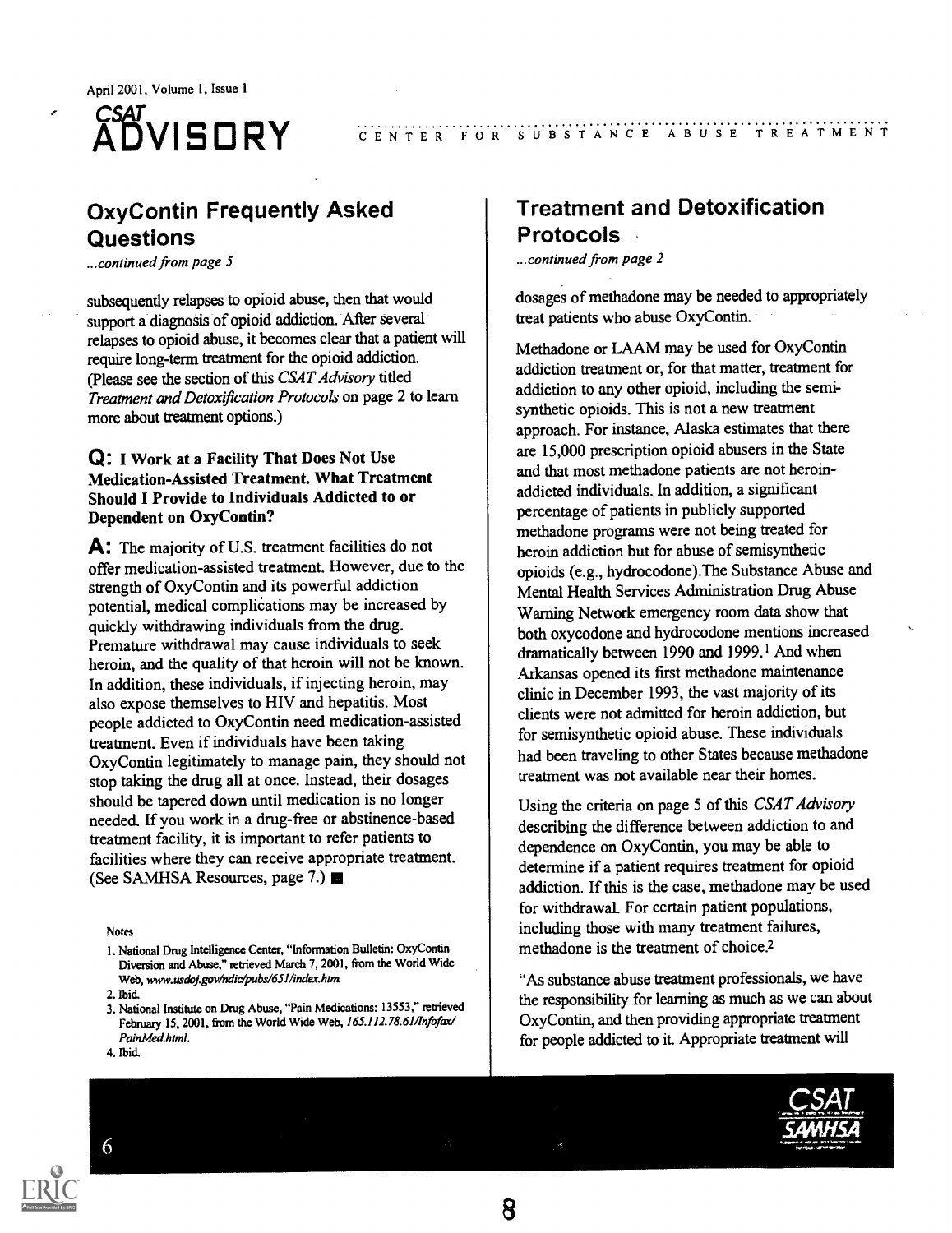## ADVISORY CENTER FOR S

CENTER FOR SUBSTANCE ABUSE TREATMENT

### Treatment and Detoxification Protocols

nearly always involve prescribing methadone, or in some cases, LAAM," says H. Westley Clark, M.D., J.D., Director of the Center for Substance Abuse Treatment "Programs that do not offer medication-assisted treatment will need to refer patients who are addicted to OxyContin to programs that do," he adds.

It is important to assess an individual's eligibility for medication-assisted treatment with methadone or LAAM to determine if an individual is eligible for this type of treatment and if it would be appropriate. The assessment may take place in a hospital emergency department, central intake unit, or similar place. Final assessment of an individual's eligibility for medication-assisted treatment must be completed by treatment program staff. The preliminary assessment should include the

following areas:

- Determining the need for emergency care
- Diagnosing the presence and severity of opioid dependence
- Determining the extent of alcohol and drug abuse
- Screening for comorbid medical and psychiatric conditions

"...we have the responsibility for learning as much as we can and then providing appropriate treatment for people who are addicted to it."

> H. Westley Clark, M.D., J.D., Director, CSAT

• Evaluating an individual's living situation, family and social problems, and legal problems.<sup>3</sup>

Notes

- 1. Sowder, Barbara, and Beschner, George, "Heroin Use in the United States: A Working Paper" (unpublished), The CDM Group.
- 2. Center for Substance Abuse Treatment (CSAT), Detoxification From Alcohol and Other Drugs, Treatment Improvement Protocol (TIP) Series, Number 19, DHHS Pub. No. (SMA) 00-3404, Rockville, MD: CSAT, pp. 22 and 23, 2000.
- 3. CSAT, Matching Treatment to Patient Needs in Opioid Substitution Therapy, TIP 19, DHHS Pub. No. (SMA) 95-3049, Rockville, MD: CSAT, pp. 17 and 18, 1995.

### SAMHSA Resources

To find a substance abuse treatment facility near you, see the Substance Abuse Treatment Facility Locator on the drop-down menu titled "CSAT Data Resources" on CSAT's Web site, www.samhsa.gov/centers/csat/csat.html. Call the CSAT Substance Abuse Treatment Hotline at 1-800-662-HELP for substance abuse treatment referral information.

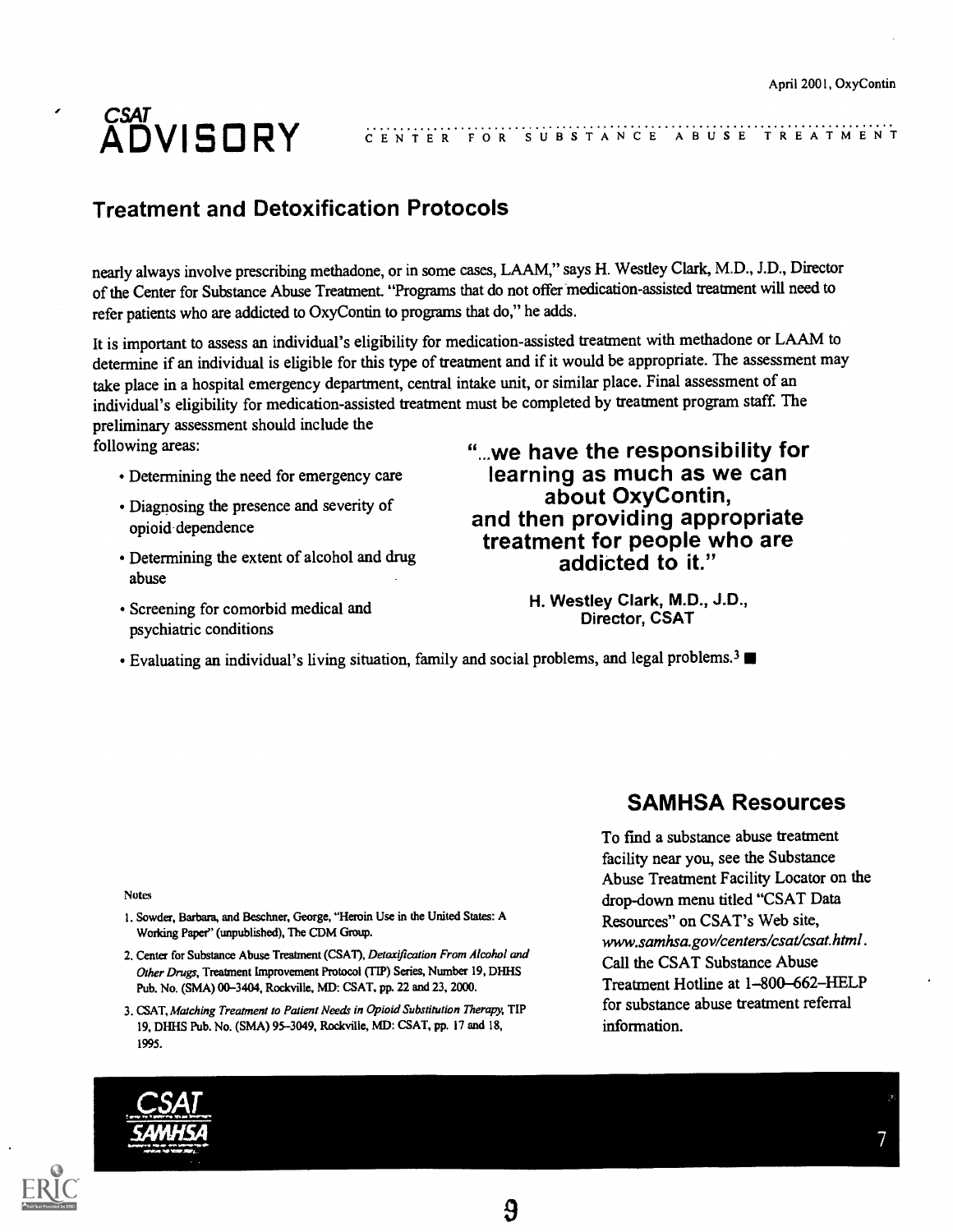## $CSA$ ,  $\ldots$   $\ldots$

### ADVISORY CENTER FOR SUBSTANCE ABUSE TREATMENT

### For More Information About Treatment for Opioid Addiction

Sign up for SAMHSA's Information Mailing System (SIMS) to receive information about the following topics:

- Grant announcements
- Funding opportunities such as competitive contract announcements
- Prevention materials and publications
- Treatment- and provider-oriented materials and publications
- Research findings and reports
- Announcements of available research data sets
- Policy announcements and materials.

To sign up for this free service, use one of the following methods to contact SIMS:

Web: sims.health.org/Admins/default.asp Mail: SAMHSA's National Clearinghouse for Alcohol and Drug Information (NCADI) Attn: Mailing List Manager P.O. Box 2345 Rockville, MD 20847-2345 Phone: 800-729-6686 Fax: 301-468-6433, Attn: Mailing List Manager

### There Are Three Ways To Obtain Free Copies of All TIP Products

- 1. Call SAMHSA's NCADI at 800-729-6686; TDD (hearing impaired) 800-487-4889.
- 2. Visit NCADI's Web site, www.samhsa.gov/centers/clearinghouse/clearinghouses.html.
- 3. Access TIPs online at SAMHSA's Web site, www.samhsa.gov/csat/csat.htm.